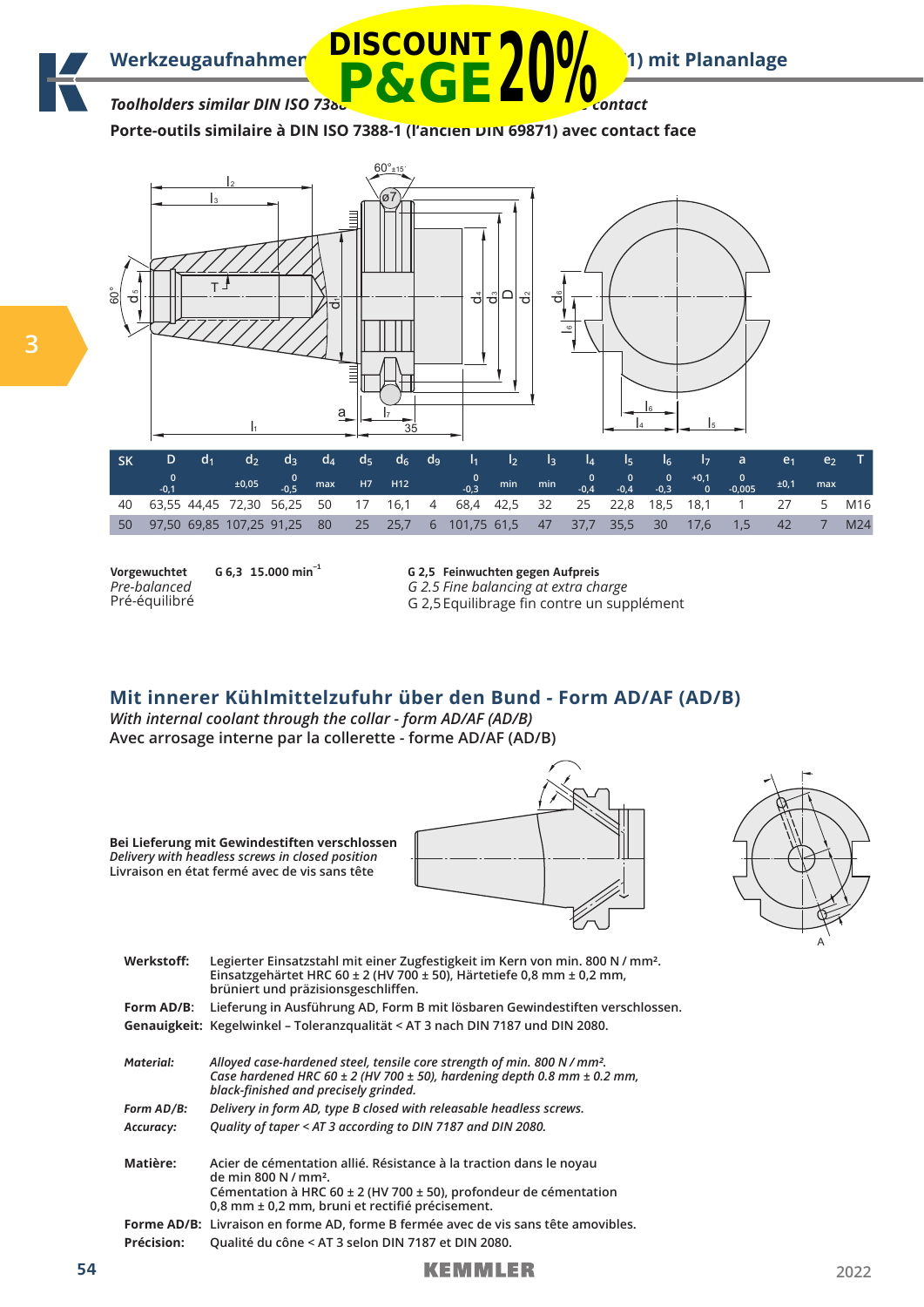

Toolholders similar DIN ISO 7388-1 (formerly DIN 69871) water **P&GE20%**

**Porte-outils similaire à DIN ISO 7388-1 (l'ancien DIN 69871) avec contact face**

**DISCOUNT**



**SK 50 DIN 69871 mit Plananlage auf Anfrage kurzfristig lieferbar.** *SK 50 DIN 69871 with dual contact available within a short period upon request. SK 50* DIN 69871 avec contact direct livrables dans un délai court sur demande.

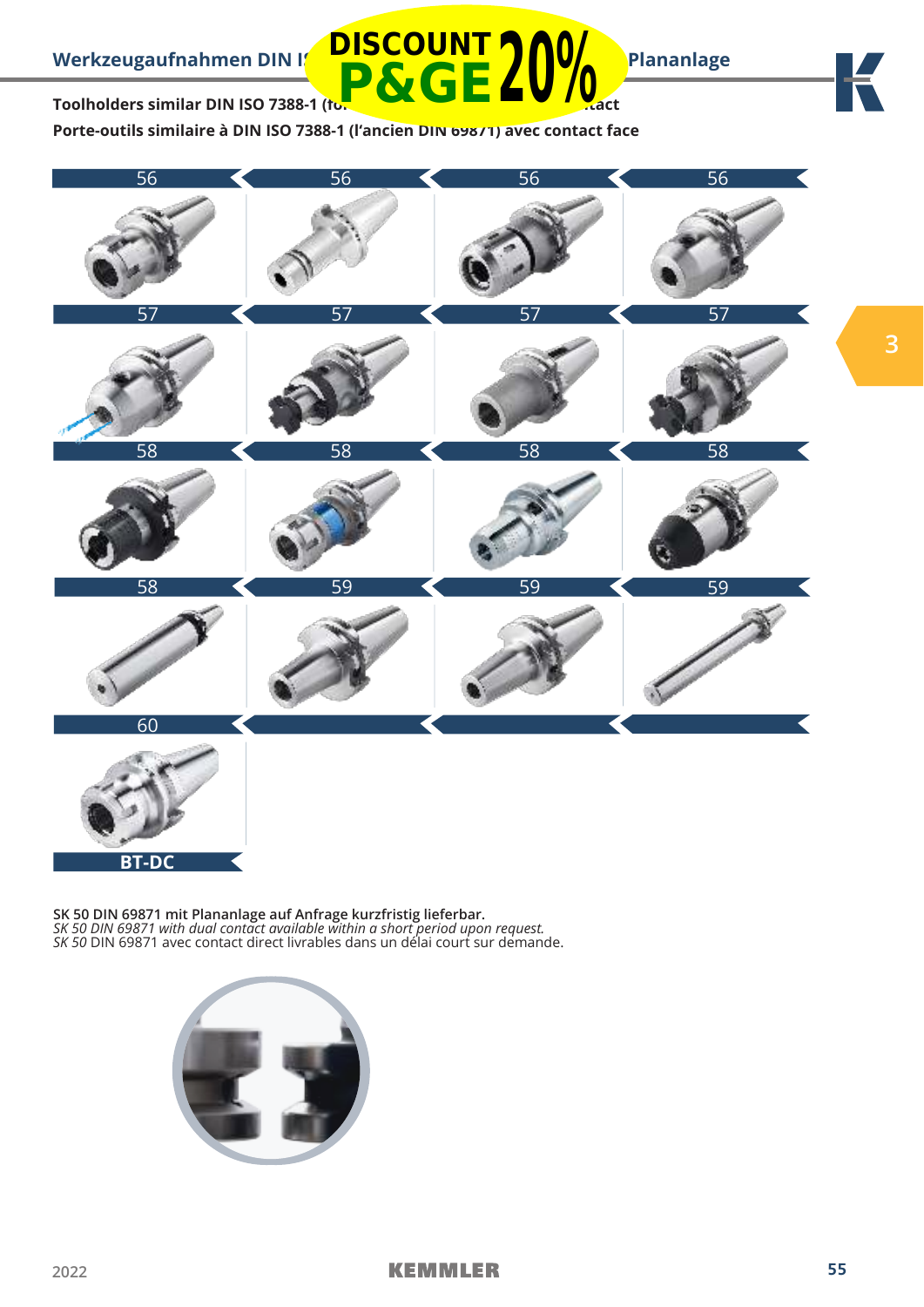Werkzeugaufnahmen **DISCOUNT (1) MOMENT 1)** mit Plananlage

# *Toolholders similar DIN ISO 7388* **P&GE20%**

**Porte-outils similaire à DIN ISO 7388-1 (l'ancien DIN 69871) avec contact face**



**Spannfutter für Spannzangen DIN 6499 (ISO 15488) System ER** *Collet chucks for collets DIN 6499 (ISO 15488) ER-system* **Mandrins à pinces pour pinces DIN 6499 (ISO 15488) système ER**



**Fräseraufnahmen DIN 6359 für Zylinderschäfte DIN 1835-B** *End mill holders DIN 6359 for end mills DIN 1835-B* **Porte-fraises DIN 6359 pour queues cylindriques DIN 1835-B**

|   | ISO 7388-1<br><b>Dual Contact</b>      | AD/AF<br>$2 \le 0,003$<br>AD/B       | $G2,5$<br>25.000 min <sup>-1</sup> |
|---|----------------------------------------|--------------------------------------|------------------------------------|
| 3 | <b>Bestell-Nr.</b><br>Order no. / Réf. | <b>Abmessung</b><br>Size / Dimension | <b>Euro</b>                        |
|   | DC.403.02.10                           | SK 40 - 1/10 - 63<br>ER 16           | 100,00                             |
|   | DC.403.02.16                           | SK 40 - 2/16 - 60<br><b>ER 25</b>    | 100,00                             |
|   | DC.403.02.20                           | SK 40 - 2/20 - 70<br>ER 32           | 103,00                             |
|   | DC.403.02.26                           | SK 40 - 3/26 - 80<br><b>ER 40</b>    | 111,00                             |
|   |                                        |                                      |                                    |
|   | DC.403.02.10.1                         | SK 40 - 1 / 10 - 100 ER 16           | 114,00                             |
|   | DC.403.02.16.1                         | SK 40 - 2/16 - 100 ER 25             | 119,00                             |
|   | DC.403.02.20.1                         | SK 40 - 2/20 - 100 ER 32             | 119,00                             |
|   | DC.403.02.26.1                         | SK 40 - 3/26 - 100 ER 40             | 132,00                             |
|   |                                        |                                      |                                    |
|   | DC.403.02.10.2                         | SK 40 - 1/10 - 160 ER 16             | 146,00                             |
|   | DC.403.02.16.2                         | SK 40 - 2/16 - 160 ER 25             | 160,00                             |
|   | DC.403.02.20.2                         | SK 40 - 2/20 - 160 ER 32             | 160,00                             |
|   | DC.403.02.26.2                         | SK 40 - 3/26 - 160 ER 40             | 180,00                             |
|   |                                        |                                      |                                    |

136 171 172 174

| AD/AF<br>$2^{7}$ $\leq$ 0,003<br>AD/B | G2,5<br>25.000 min <sup>-1</sup> |
|---------------------------------------|----------------------------------|
| <b>Abmessung</b><br>Size / Dimension  | <b>Euro</b>                      |
| SK 40 - 06 - 50                       | 81,00                            |
| SK 40 - 08 - 50                       | 75,00                            |
| SK 40 - 10 - 50                       | 75,00                            |
| SK 40 - 12 - 50                       | 75,00                            |
| SK 40 - 14 - 50                       | 75,00                            |
| SK 40 - 16 - 63                       | 75,00                            |
| SK 40 - 18 - 63                       | 75,00                            |
| SK 40 - 20 - 63                       | 75,00                            |
| SK 40 - 25 - 100                      | 86,00                            |
| SK 40 - 32 - 100                      | 95,00                            |
| SK 40 - 40 - 120                      | 118,00                           |
|                                       |                                  |
| SK 40 - 06 - 100                      | 97,00                            |
| SK 40 - 08 - 100                      | 90,00                            |
| SK 40 - 10 - 100                      | 90,00                            |
| SK 40 - 12 - 100                      | 90,00                            |
| SK 40 - 14 - 100                      | 90,00                            |
| SK 40 - 16 - 100                      | 90,00                            |
| SK 40 - 18 - 100                      | 90,00                            |
| SK 40 - 20 - 100                      | 90,00                            |
|                                       |                                  |







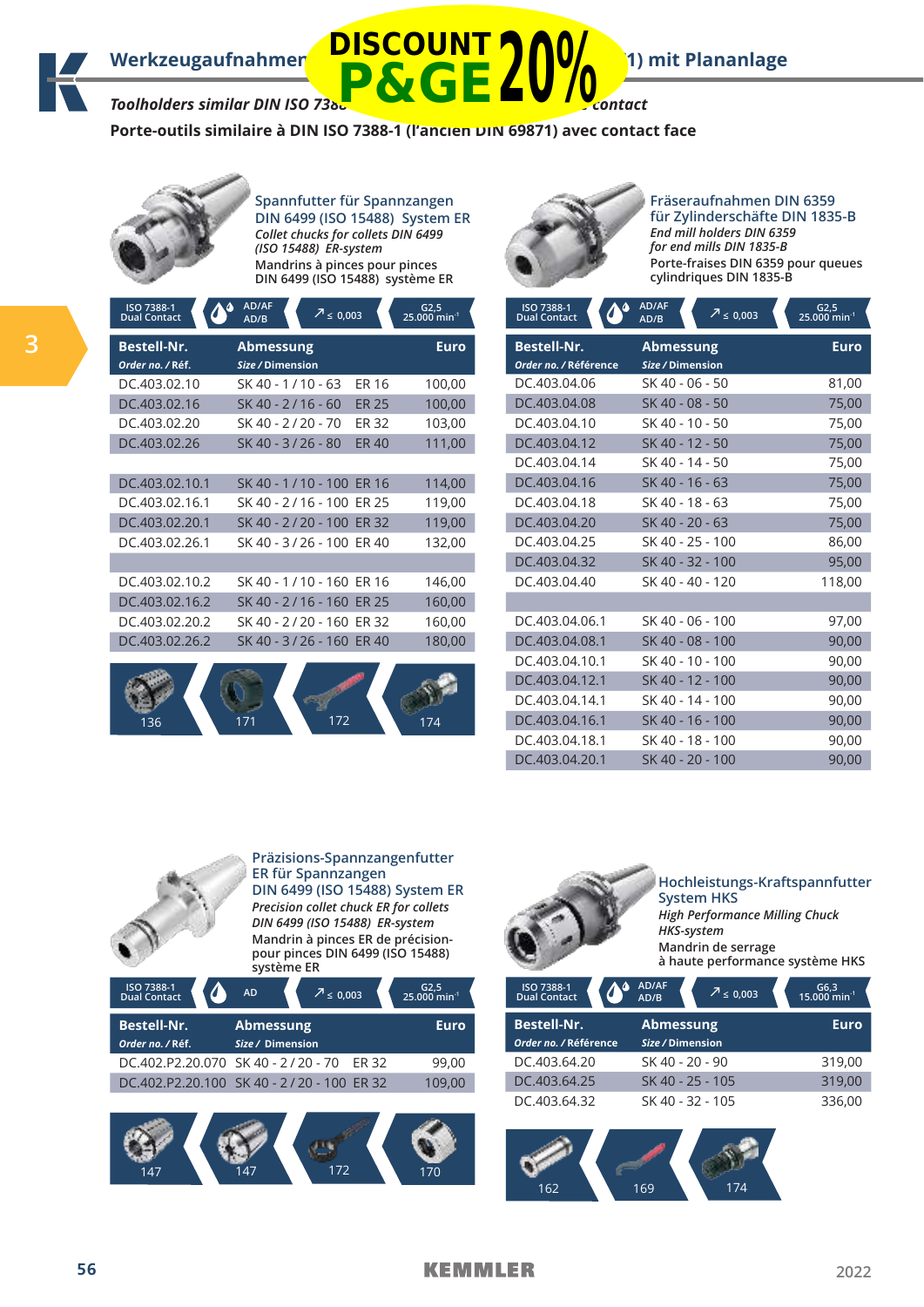**Kombi-Aufsteckfräserdorne** 



**Toolholders similar DIN ISO 7388-1 (form) P&GE20%**

**Porte-outils similaire à DIN ISO 7388-1 (l'ancien DIN 69871) avec contact face**

**DISCOUNT**



### **Fräseraufnahmen DIN 6359 mit Kühlkanälen für Zylinderschäfte DIN 1835-B** *End mill holders DIN 6359 with coolant channels for end mills DIN 1835-B* **Porte-fraises DIN 6359 avec**

**canaux d'arrosage pour queues cylindriques DIN 1835-B**

| ISO 7388-1<br><b>Dual Contact</b>           | AD/AF<br>$\sqrt{2} \leq 0,003$<br>AD/B | $G2,5$<br>25.000 min <sup>-1</sup> | ISO 7388-1<br><b>Dual Contact</b>           | AD/AF<br>$\sqrt{2} \leq 0,005$<br>AD/B | G6,3<br>15.000 min <sup>-1</sup> |
|---------------------------------------------|----------------------------------------|------------------------------------|---------------------------------------------|----------------------------------------|----------------------------------|
| <b>Bestell-Nr.</b><br>Order no. / Référence | <b>Abmessung</b><br>Size / Dimension   | <b>Euro</b>                        | <b>Bestell-Nr.</b><br>Order no. / Référence | <b>Abmessung</b><br>Size / Dimension   | <b>Euro</b>                      |
| DC.403.04.06.K                              | SK 40 - 06 - 50                        | 97,00                              | DC.403.10.16                                | SK 40 - 16 - 55                        | 95,00                            |
| DC.403.04.08.K                              | SK 40 - 08 - 50                        | 97,00                              | DC.403.10.22                                | SK 40 - 22 - 55                        | 97,00                            |
| DC.403.04.10.K                              | SK 40 - 10 - 50                        | 97,00                              | DC.403.10.27                                | SK 40 - 27 - 55                        | 98,00                            |
| DC.403.04.12.K                              | SK 40 - 12 - 50                        | 97,00                              | DC.403.10.32                                | SK 40 - 32 - 60                        | 110,00                           |
| DC.403.04.14.K                              | SK 40 - 14 - 50                        | 97,00                              | DC.403.10.40                                | SK 40 - 40 - 60                        | 120.00                           |
| DC.403.04.16.K                              | SK 40 - 16 - 63                        | 97,00                              |                                             |                                        |                                  |
| DC.403.04.18.K                              | SK 40 - 18 - 63                        | 97,00                              |                                             |                                        |                                  |
| DC.403.04.20.K                              | SK 40 - 20 - 63                        | 97,00                              |                                             |                                        |                                  |





| <b>Bestell-Nr.</b>    | <b>Abmessung</b> | Euro   |
|-----------------------|------------------|--------|
| Order no. / Référence | Size / Dimension |        |
| DC.403.10.16          | SK 40 - 16 - 55  | 95,00  |
| DC.403.10.22          | SK 40 - 22 - 55  | 97,00  |
| DC.403.10.27          | SK 40 - 27 - 55  | 98,00  |
| DC.403.10.32          | SK 40 - 32 - 60  | 110,00 |
| DC.403.10.40          | SK 40 - 40 - 60  | 120,00 |



**Zwischenhülsen für MK mit Austreiblappen DIN 6383**  *Adaptor sleeves for MT with tang DIN 6383* **Douilles de réduction pour CM à tenon DIN 6383**

| ISO 7388-1<br><b>Dual Contact</b> | AD/AF<br>$\sqrt{2}$ ≤ 0.005<br>AD/B | G6,3<br>15.000 min <sup>-1</sup> |
|-----------------------------------|-------------------------------------|----------------------------------|
| <b>Bestell-Nr.</b>                | <b>Abmessung</b>                    | <b>Euro</b>                      |
| Order no. / Référence             | Size / Dimension                    |                                  |
| DC.403.07.01                      | SK 40 - 1 - 50                      | 75,00                            |
| DC.403.07.02                      | SK 40 - 2 - 50                      | 75,00                            |
| DC.403.07.03                      | SK 40 - 3 - 70                      | 75,00                            |
| DC.403.07.04                      | SK 40 - 4 - 95                      | 83,00                            |





**Quernut-Aufsteckfräserdorne DIN 6357 mit vergrößerter Anlagefläche und Kühlkanalbohrungen an der Stirnseite** *Shell mill holders DIN 6357 with enlarged contact face and coolant exit bores on the end face* **Porte-fraises à trou lisse DIN 6357 avec face de contact élargie et conduits pour l'arrosage frontal**

| ISO 7388-1<br><b>Dual Contact</b>           | AD/AF<br>$\overline{7} \leq 0.005$<br>AD/B | $G2,5$<br>25.000 min <sup>-1</sup> |
|---------------------------------------------|--------------------------------------------|------------------------------------|
| <b>Bestell-Nr.</b><br>Order no. / Référence | <b>Abmessung</b><br>Size / Dimension       | <b>Euro</b>                        |
| DC.403.11.16                                | SK 40 - 16 - 35                            | 104,00                             |
| DC.403.11.22                                | SK 40 - 22 - 35                            | 104,00                             |
| DC.403.11.27                                | SK 40 - 27 - 40                            | 106,00                             |
| DC.403.11.32                                | SK 40 - 32 - 50                            | 113,00                             |
| DC.403.11.40                                | SK 40 - 40 - 50                            | 138,00                             |
|                                             |                                            |                                    |
| DC.403.11.16.1                              | SK 40 - 16 - 100                           | 125,00                             |
| DC.403.11.22.1                              | SK 40 - 22 - 100                           | 127,00                             |
| DC.403.11.27.1                              | SK 40 - 27 - 100                           | 129,00                             |

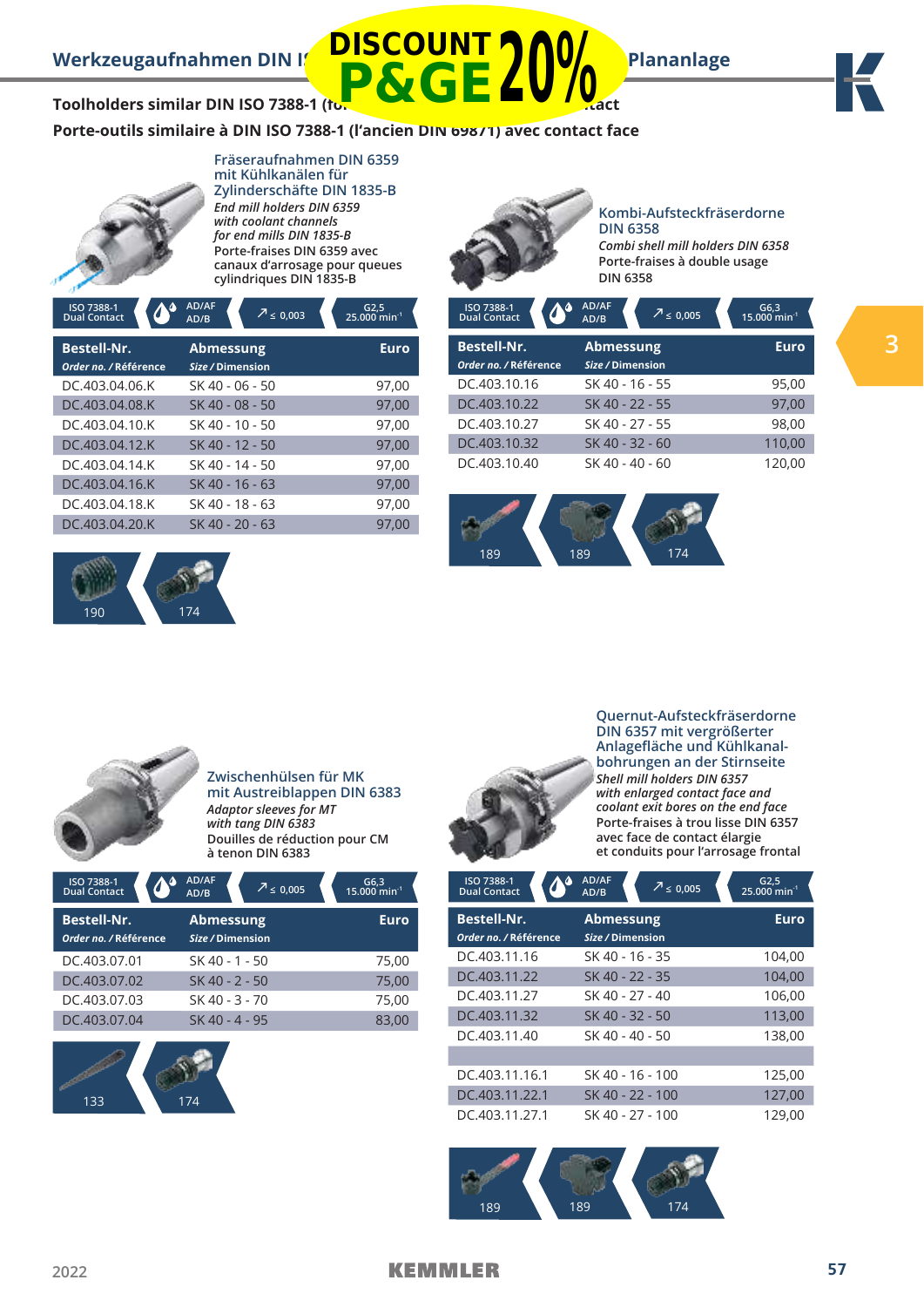# Werkzeugaufnahmen **DISCOUNT (1) MOMENT 1)** mit Plananlage Toolholders similar DIN ISO 7388-1 (formerly DIN 69871) with face contact **P&GE20%**

**Porte-outils similaire à DIN ISO 7388-1 (l'ancien DIN 69871) avec contact face**



**Gewindeschneid-Schnellwechselfutter mit Längenausgleich auf Druck und Zug** *Quick change tapping chucks*  **with** *length compensation on compression and expansion* **Mandrins de taraudage à changement rapide avec compensation longitudinale à la compression et traction**



**ISO 7388-1 Dual Contact <sup>A</sup>**

|  | <b>Bestell-Nr.</b><br>Order no. / Référence Size / Dimension | Abmessung              |         | <b>Euro</b> | <b>Bestell-Nr.</b><br>Order no. / Référence | Abmessung<br>Size / Dimension | Euro   |  |
|--|--------------------------------------------------------------|------------------------|---------|-------------|---------------------------------------------|-------------------------------|--------|--|
|  | DC.402.16.12                                                 | SK 40 - M3 / M14 Gr. 1 |         | 354.00      | DC.403.16.02.10 <sup>*</sup>                | SK 40 - ER 16 - 79            | 383,00 |  |
|  | DC.402.16.20                                                 | SK 40 - M5 / M22       | Gr. $2$ | 423,00      | DC.403.16.02.16                             | SK 40 - ER 25 - 84            | 393,00 |  |





**Gewindeschneidfutter für Synchronisation für Spannzangen DIN 6499 (ISO 15488) System ER** *Tapping chucks for synchronisation for collets DIN 6499 (ISO 15488) ER-system* **Mandrins de taraudage pour synchronisation pour pinces DIN 6499 (ISO 15488) système ER**

| ISO 7388-1<br><b>Dual Contact</b> | AD/AF<br>AD/B | $\sqrt{7}$ $\leq$ 0,060 | G6,3<br>15.000 min <sup>-1</sup> |  |
|-----------------------------------|---------------|-------------------------|----------------------------------|--|
| <b>Bestell-Nr.</b>                |               | <b>Abmessung</b>        | <b>Euro</b>                      |  |
| Order no. / Référence             |               | Size / Dimension        |                                  |  |
| DC.403.16.02.10 <sup>*</sup>      |               | SK 40 - ER 16 - 79      | 383,00                           |  |
| DC.403.16.02.16                   |               | SK 40 - ER 25 - 84      | 393,00                           |  |
| DC.403.16.02.20                   |               | SK 40 - ER 32 - 95      | 393,00                           |  |

**\* Sechskantmutter** 

*\* Hexagonal clamping nut* 







**Hydro-Dehnspannfutter** *Hydraulic expansion chucks* **Mandrins expansibles hydrauliques**

| ISO 7388-1<br><b>Dual Contact</b>           | AD/AF<br>$\frac{7}{5}$ ≤ 0,003<br>AD/B | G2,5<br><sup>1</sup> 25.000 min |
|---------------------------------------------|----------------------------------------|---------------------------------|
| <b>Bestell-Nr.</b><br>Order no. / Référence | <b>Abmessung</b><br>Size / Dimension   | <b>Euro</b>                     |
| DC.403.H06                                  | SK 40 - 06 - 68                        | 372,00                          |
| DC.403.H08                                  | SK 40 - 08 - 68                        | 372,00                          |
| DC.403.H10                                  | SK 40 - 10 - 72                        | 372,00                          |
| DC.403.H12                                  | SK 40 - 12 - 77                        | 372,00                          |
| DC.403.H14                                  | SK 40 - 14 - 77                        | 372,00                          |
| DC.403.H16                                  | SK 40 - 16 - 80                        | 372,00                          |
| DC.403.H18                                  | SK 40 - 18 - 80                        | 372,00                          |
| DC.403.H20                                  | SK 40 - 20 - 82                        | 372,00                          |
| DC.403.H25                                  | SK 40 - 25 - 117                       | 405,00                          |
| DC.403.H32                                  | SK 40 - 32 - 117                       | 405,00                          |





### **CNC-Bohrfutter**

**für Rechts- und Linkslauf** *CNC-Drill chucks for clockwise and counter clockwise rotation* **Mandrins de perçage CNC pour rotation droite-gauche**

| ISO 7388-1<br><b>Dual Contact</b>           | AD/AF<br>AD/B                        | $\sqrt{7}$ $\leq$ 0,030 | G6,3<br>15.000 min <sup>-1</sup> |
|---------------------------------------------|--------------------------------------|-------------------------|----------------------------------|
| <b>Bestell-Nr.</b><br>Order no. / Référence | <b>Abmessung</b><br>Size / Dimension |                         | Euro                             |
| DC.403.15.13                                |                                      | SK 40 - 1,0/13 - 90     | 280,00                           |
| DC.403.15.16                                |                                      | SK 40 - 2,5 / 16 - 95   | 290.00                           |





| <u>PULLER LA PULLE</u><br><b>Dual Contact</b> | A                                    |        |
|-----------------------------------------------|--------------------------------------|--------|
| <b>Bestell-Nr.</b><br>Order no. / Référence   | <b>Abmessung</b><br>Size / Dimension | Euro   |
| DC 402.17.63                                  | SK 40 - 63 - 250                     | 227.00 |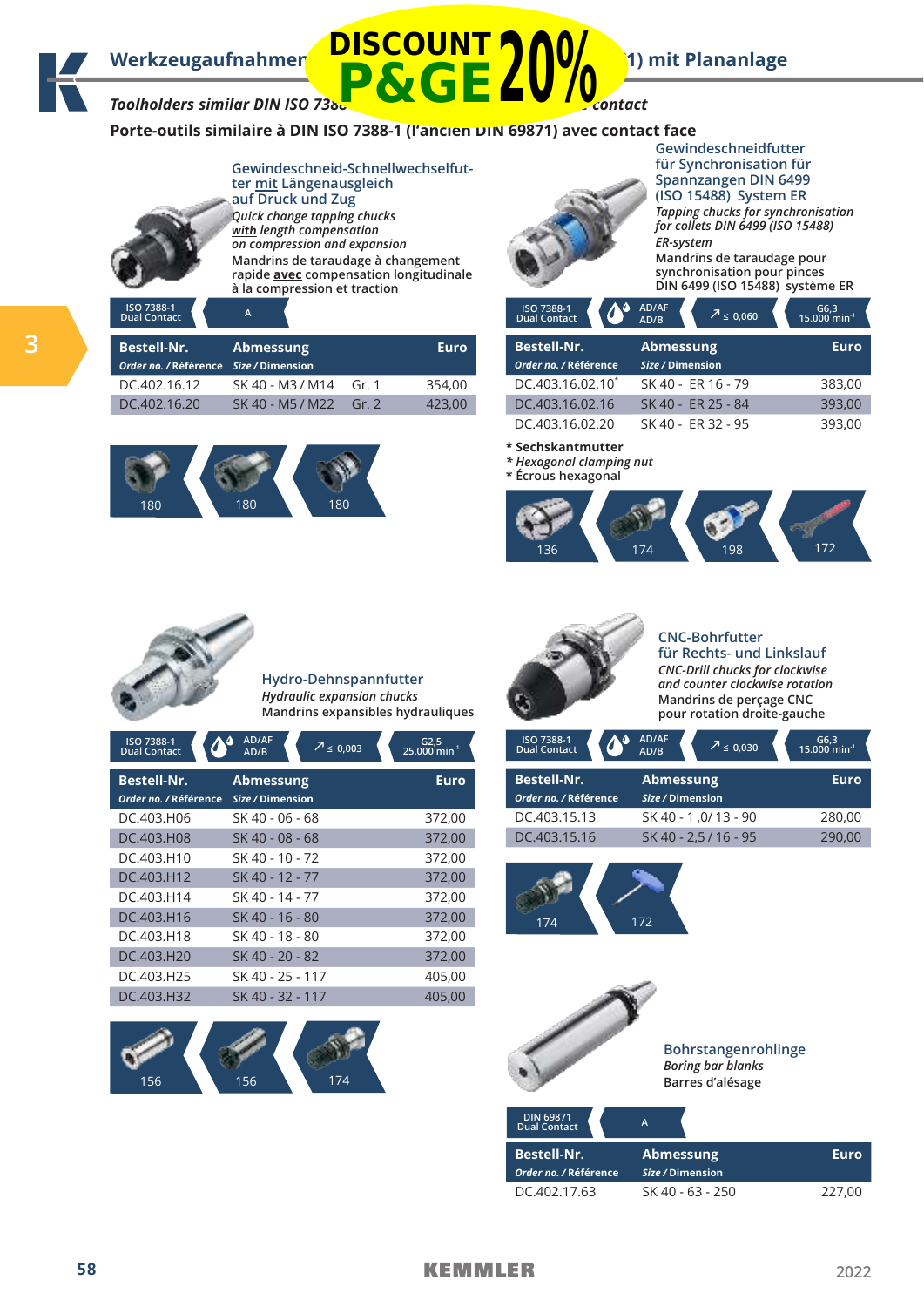**Schrumpffutter 4,5°** *Shrink chucks 4,5°* **Mandrins de frettage 4,5°**



Toolholders similar DIN ISO 7388-1 (for

**Porte-outils similaire à DIN ISO 7388-1 (l'ancien DIN 69871) avec contact face**

**DISCOUNT**

**P&GE20%**



**Fräsaufnahme für Einschraubfräser** *Milling arbors for screw-in cutters* **Porte-fraises** 

**pour fraises à queue filetée**

| ISO 7388-1<br><b>Dual Contact</b> | AD/AF<br>$\overline{2}$ $\leq$ 0,003<br>AD/B | $G2,5$<br>25.000 min <sup>-1</sup> |
|-----------------------------------|----------------------------------------------|------------------------------------|
| <b>Bestell-Nr.</b>                | <b>Abmessung</b>                             | <b>Euro</b>                        |
| Order no. / Référence             | Size / Dimension                             |                                    |
| DC.403.06.12                      | SK 40 - M12 - 44                             | 100,00                             |
| DC.403.06.12.1                    | SK 40 - M12 - 69                             | 110,00                             |
| DC.403.06.12.2                    | SK 40 - M12 - 94                             | 125,00                             |
| DC.403.06.16.0                    | SK 40 - M16 - 24                             | 100,00                             |
| DC.403.06.16                      | SK 40 - M16 - 44                             | 105,00                             |
| DC.403.06.16.1                    | SK 40 - M16 - 69                             | 115,00                             |
| DC.403.06.16.2                    | SK 40 - M16 - 94                             | 125,00                             |



| ISO 7388-1<br><b>Dual Contact</b>           | AD/AF<br>$\sqrt{7} \leq 0.003$<br>AD/B | $G2,5$<br>25.000 min <sup>-1</sup> |
|---------------------------------------------|----------------------------------------|------------------------------------|
| <b>Bestell-Nr.</b><br>Order no. / Référence | <b>Abmessung</b><br>Size / Dimension   | Euro                               |
| DC.403.70.03                                | SK 40 - 03 - 80                        | 160,00                             |
| DC.403.70.04                                | SK 40 - 04 - 80                        | 160,00                             |
| DC.403.70.05                                | SK 40 - 05 - 80                        | 160,00                             |
| DC.403.70.06                                | SK 40 - 06 - 80                        | 140,00                             |
| DC.403.70.08                                | SK 40 - 08 - 80                        | 140,00                             |
| DC.403.70.10                                | SK 40 - 10 - 80                        | 140,00                             |
| DC.403.70.12                                | SK 40 - 12 - 80                        | 140,00                             |
| DC.403.70.14                                | SK 40 - 14 - 80                        | 140,00                             |
| DC.403.70.16                                | SK 40 - 16 - 80                        | 140,00                             |
| DC.403.70.18                                | SK 40 - 18 - 80                        | 140,00                             |
| DC.403.70.20                                | SK 40 - 20 - 80                        | 140,00                             |
| DC.403.70.25                                | SK 40 - 25 - 100                       | 140,00                             |
| DC.403.70.32                                | SK 40 - 32 - 100                       | 140,00                             |



| риагсоник.            |                  |        |
|-----------------------|------------------|--------|
| <b>Bestell-Nr.</b>    | <b>Abmessung</b> | Euro   |
| Order no. / Référence | Size / Dimension |        |
| DC.402.18.40          | SK 40 - 40 - 300 | 885,00 |



**Nachträgliches Erodieren von 2 Kühlkanalbohrungen** *Supplementary eroding of 2 cooling channels* **Éroder supplementaire de 2 canaux d'arrosage**

| <b>Bestell-Nr.</b>    | Euro  |
|-----------------------|-------|
| Order no. / Référence |       |
| U.KKB                 | 42.00 |



**Holzkasten für Kontrolldorne** *Wooden box for test arbors* **Coffret en bois pour mandrins de contrôle**

| <b>Bestell-Nr.</b><br>Order no. / Référence | <b>Abmessung</b><br>Size / Dimension | Euro  |
|---------------------------------------------|--------------------------------------|-------|
| 701.18                                      | $460 \times 130 \times 115$          | 96.00 |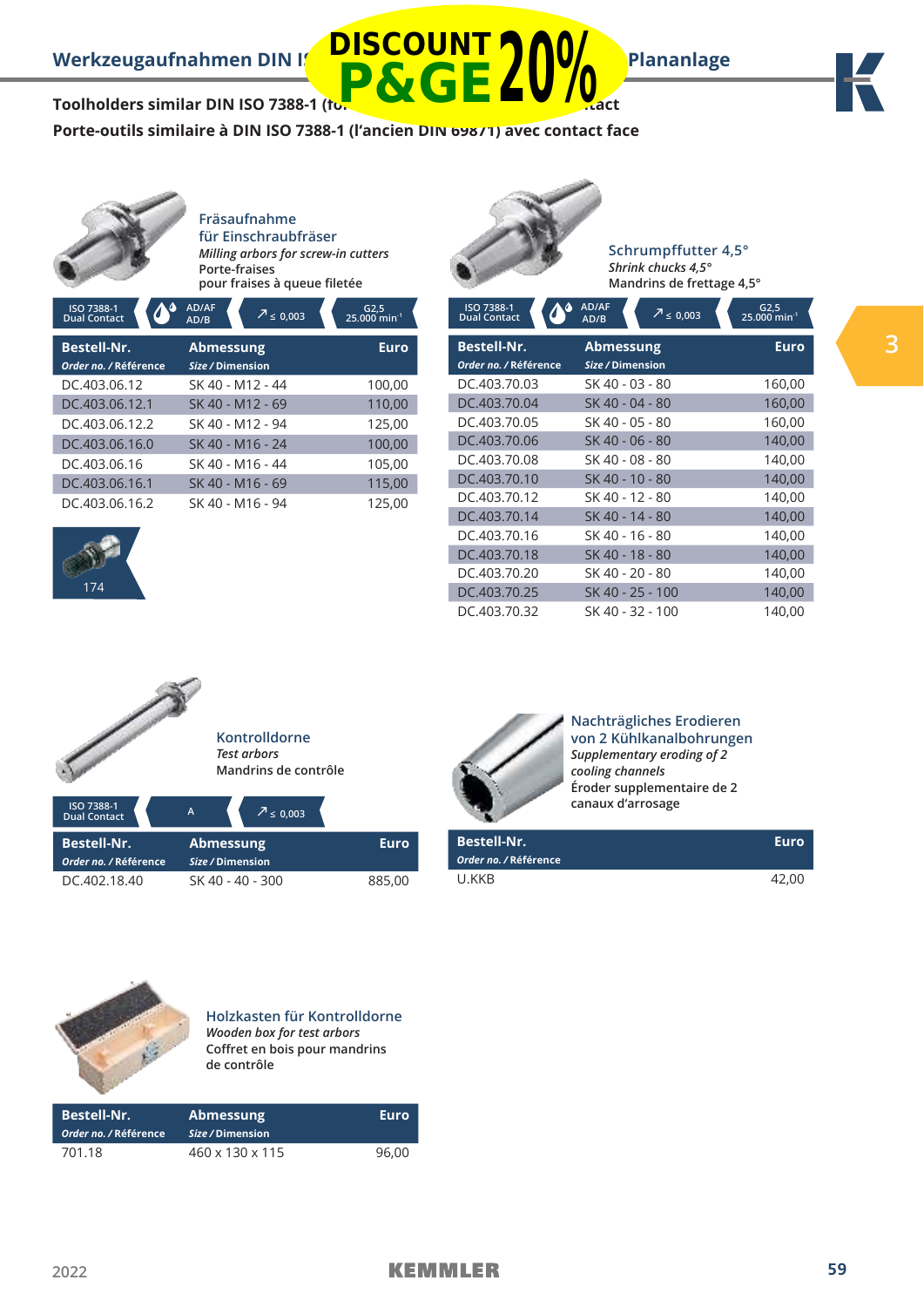

Toolholders DIN ISO 7388-2 (formerly Joseph Bill B 6339 Mass-1 Mass-1 Mass-1 Mass-1 Mass-1 Mass-1 Mass-1 Mass-1 Mass-1 Mass-1 Mass-1 Mass-1 Mass-1 Mass-1 Mass-1 Mass-1 Mass-1 Mass-1 Mass-1 Mass-1 Mass-1 Mass-1 Mass-1 Mass-

**Porte-outils DIN ISO 7388-2 (l'ancien** *JIS B 6339 MAS-BT)* **avec contact face**





|    | D.  | d <sub>1</sub> | $d_{2}$                                      | $d_3$ |                 |            |  |             |      | $\mathsf{d}_4$ $\mathsf{d}_5$ $\mathsf{d}_6$ $\mathsf{d}_9$ a $\mathsf{l}_1$ $\mathsf{l}_2$ $\mathsf{l}_3$ $\mathsf{l}_4$ $\mathsf{l}_5$ |          |     | $\sim$ $\sim$ $\sim$                         | $\sqrt{e_1}$            | e <sub>2</sub> |                 |
|----|-----|----------------|----------------------------------------------|-------|-----------------|------------|--|-------------|------|------------------------------------------------------------------------------------------------------------------------------------------|----------|-----|----------------------------------------------|-------------------------|----------------|-----------------|
|    | H8  |                |                                              |       | H8              | <b>H12</b> |  | H12 ±0,005  |      | ±0,2                                                                                                                                     | min      | min | $\begin{array}{c c} 0 & \pm 0.1 \end{array}$ |                         | max            |                 |
| 30 |     |                | 46 31,75 56,14 38 12,5 16,1 8                |       |                 |            |  | $-1$ 70.4   |      | 48,4                                                                                                                                     | 34 24 21 |     | 16                                           | and the contract of the |                | M12             |
| 40 |     |                | 63 44,45 75,679 53                           |       | $\overline{17}$ | 16,1 10    |  | $4 \quad 1$ | 92,4 | 65,4                                                                                                                                     | 43 30    |     | $26$ 22,6 27                                 |                         | 5              | M <sub>16</sub> |
| 50 | 100 |                | 69,85 119,02 85 25 25,7 15 6 1,5 139,8 101,8 |       |                 |            |  |             |      |                                                                                                                                          |          |     | 62 45 36,5 35,4 42                           |                         | $\overline{7}$ | M24             |

| Vorgewuchtet  | G 6.3 15.000 min <sup>-1</sup> |
|---------------|--------------------------------|
| Pre-balanced  |                                |
| Pré-équilibré |                                |

**G 2,5 Feinwuchten gegen Aufpreis** *G 2.5 Fine balancing at extra charge*

G 2,5 Equilibrage fin contre un supplément

# **Mit innerer Kühlmittelzufuhr über den Bund - Form AD/JF (AD/B)**

*With internal coolant through the collar - form AD/JF (AD/B)* **Avec arrosage interne par la collerette - forme AD/JF (AD/B)**



**Bei Lieferung mit Gewindestiften verschlossen**  *Delivery with headless screws in closed position*  **Livraison en état fermé avec de vis sans tête**

| Werkstoff:        | Legierter Einsatzstahl mit einer Zugfestigkeit im Kern von min. 800 N / mm <sup>2</sup> .<br>Einsatzgehärtet HRC 60 ± 2 (HV 700 ± 50), Härtetiefe 0,8 mm ± 0,2 mm,<br>präzisionsgeschliffen.                                  |
|-------------------|-------------------------------------------------------------------------------------------------------------------------------------------------------------------------------------------------------------------------------|
| Form AD/B:        | Lieferung in Ausführung AD, Form B mit lösbaren Gewindestiften verschlossen.                                                                                                                                                  |
|                   | Genauigkeit: Kegelwinkel - Toleranzqualität < AT 3 nach DIN 7187 und DIN 2080.                                                                                                                                                |
| Material:         | Alloyed case-hardened steel, tensile core strength of min. 800 N / mm <sup>2</sup> .<br>Case hardened HRC 60 $\pm$ 2 (HV 700 $\pm$ 50), hardening depth 0.8 mm $\pm$ 0.2 mm,<br>precisely grinded.                            |
| Form AD/B:        | Delivery in form AD, type B closed with releasable headless screws.                                                                                                                                                           |
| Accuracy:         | Quality of taper < AT 3 according to DIN 7187 and DIN 2080.                                                                                                                                                                   |
| Matière:          | Acier de cémentation allié. Résistance à la traction dans le noyau<br>de min 800 N / mm <sup>2</sup> .<br>Cémentation à HRC 60 $\pm$ 2 (HV 700 $\pm$ 50), profondeur de cémentation<br>0,8 mm ± 0,2 mm, rectifié précisement. |
|                   | Forme AD/B: Livraison en forme AD, forme B fermée avec de vis sans tête amovibles.                                                                                                                                            |
| <b>Précision:</b> | Qualité du cône < AT 3 selon DIN 7187 et DIN 2080.                                                                                                                                                                            |
|                   |                                                                                                                                                                                                                               |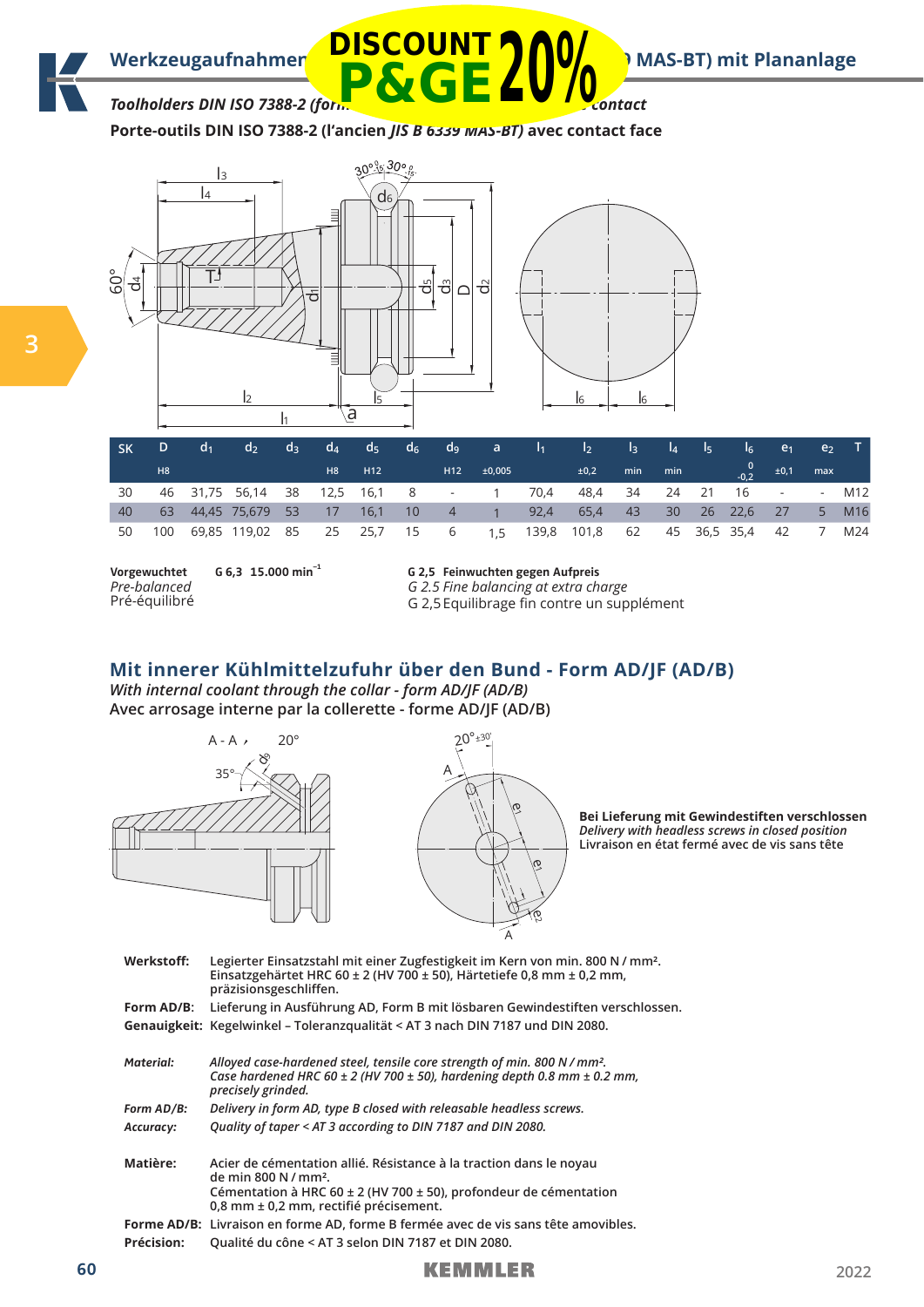

# К

**3**

# *Toolholders DIN ISO 7388-2 (formerly JIS-***P&GE20%**

**Porte-outils DIN ISO 7388-2 (l'ancien** *JIS B 6339 MAS-BT)* **avec contact face**

**DISCOUNT**

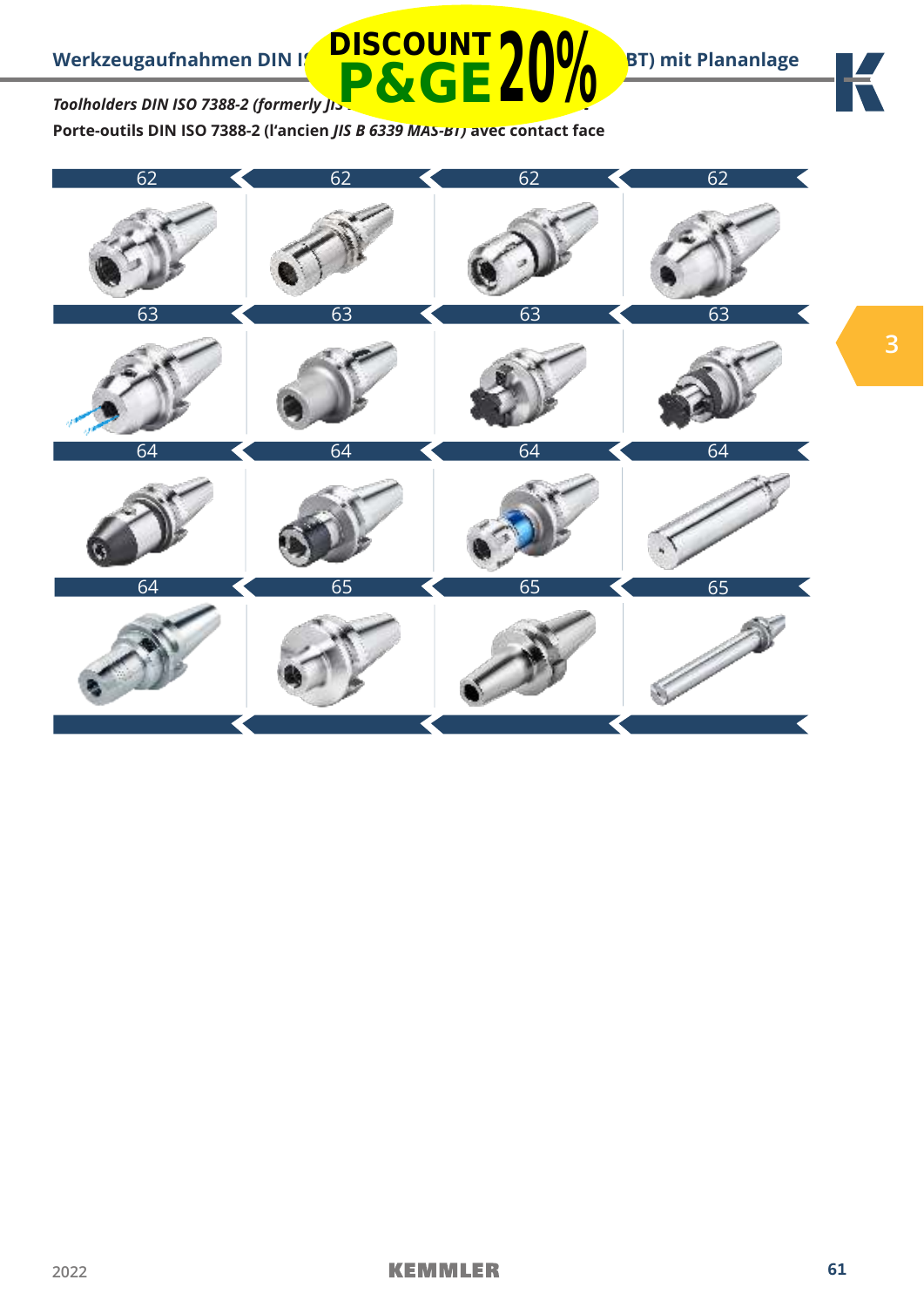## Werkzeugaufnahmen **DISCO 811 (Ed. 1914)** MAS-BT) mit Plananlage

# *Toolholders DIN ISO 7388-2 (formerly JIS B 6339 MAS-BT) with face contact* **P&GE20%**

**Porte-outils DIN ISO 7388-2 (l'ancien** *JIS B 6339 MAS-BT)* **avec contact face**

**DISCOUNT**



**Spannfutter für Spannzangen DIN 6499 (ISO 15488) System ER** *Collet chucks for collets DIN 6499 (ISO 15488) ER-system* **Mandrins à pinces pour pinces DIN 6499 (ISO 15488) système ER**

|   | ISO 7388-2<br>Ο.<br>$\blacklozenge$<br><b>Dual Contact</b> | JD/JF<br>$7 \le 0.003$<br>AD/B       |              | $G2,5$<br>25.000 min <sup>-1</sup> |
|---|------------------------------------------------------------|--------------------------------------|--------------|------------------------------------|
| 3 | <b>Bestell-Nr.</b><br>Order no. / Réf.                     | <b>Abmessung</b><br>Size / Dimension |              | Euro                               |
|   | DC.305.02.10*                                              | BT 30 - 1/10 - 70                    | ER 16        | 100,00                             |
|   | DC.305.02.16*                                              | BT 30 - 2/16 - 70                    | <b>ER 25</b> | 100,00                             |
|   | DC.305.02.20*                                              | BT 30 - 2/20 - 70                    | ER 32        | 103,00                             |
|   | DC.305.02.26*                                              | BT 30 - 3/26 - 70                    | <b>ER40</b>  | 111,00                             |
|   |                                                            |                                      |              |                                    |
|   | DC.406.02.10                                               | $BT 40 - 1/10 - 63$                  | <b>ER 16</b> | 100,00                             |
|   | DC.406.02.16                                               | $BT 40 - 2/16 - 60$                  | <b>ER 25</b> | 100,00                             |
|   | DC.406.02.20                                               | BT 40 - 2/20 - 70                    | <b>ER 32</b> | 103,00                             |
|   | DC.406.02.26                                               | BT 40 - 3/26 - 80                    | ER 40        | 111,00                             |
|   |                                                            |                                      |              |                                    |
|   | DC.406.02.10.1                                             | BT 40 - 1/10 - 100 ER 16             |              | 114,00                             |
|   | DC.406.02.16.1                                             | BT 40 - 2/16 - 100 ER 25             |              | 119,00                             |
|   | DC.406.02.20.1                                             | BT 40 - 2/20 - 100 ER 32             |              | 114,00                             |
|   | DC.406.02.26.1                                             | BT 40 - 3/26 - 100 ER 40             |              | 132,00                             |
|   |                                                            |                                      |              |                                    |

| DC.406.02.10.2 | BT 40 - 1/10 - 160 FR 16 | 136,00 |
|----------------|--------------------------|--------|
| DC.406.02.16.2 | BT 40 - 2/16 - 160 ER 25 | 180.00 |
| DC.406.02.20.2 | BT 40 - 2/20 - 160 ER 32 | 185,00 |
| DC.406.02.26.2 | BT 40 - 3/26 - 160 ER 40 | 211.00 |
|                |                          |        |

**\* Form JD/AD |** *\* Form JD/AD* **| \* Forme JD/AD**





**Hochleistungs-Kraftspannfutter System HKS** *High Performance Milling Chuck HKS-system* **Mandrin de serrage** 

**à haute performance système HKS**

| ISO 7388-2<br><b>Dual Contact</b>           | JD/JF<br>$\sqrt{2}$ $\leq$ 0.003<br>AD/B | G6,3<br>15.000 min <sup>-1</sup> |
|---------------------------------------------|------------------------------------------|----------------------------------|
| <b>Bestell-Nr.</b><br>Order no. / Référence | <b>Abmessung</b><br>Size / Dimension     | <b>Euro</b>                      |
| DC.406.64.20                                | BT 40 - 20 - 90                          | 319,00                           |
| DC.406.64.25                                | BT 40 - 25 - 90                          | 319,00                           |
| DC.406.64.32                                | BT 40 - 32 - 90                          | 336,00                           |





**Fräseraufnahmen DIN 6359 für Zylinderschäfte DIN 1835-B** *End mill holders DIN 6359 for end mills DIN 1835-B* **Porte-fraises DIN 6359 pour queues cylindriques DIN 1835-B**

| $\Phi$<br>ISO 7388-2<br>Dual Contact        | JD/JF<br>$\sqrt{2}$ ≤ 0,003<br>AD/B                                                | $62,5$<br>25.000 min <sup>-1</sup> |
|---------------------------------------------|------------------------------------------------------------------------------------|------------------------------------|
| <b>Bestell-Nr.</b><br>Order no. / Référence | Abmessung<br>Size / Dimension                                                      | <b>Euro</b>                        |
| DC.305.04.06*                               | BT 30 - 06 - 50                                                                    | 81,00                              |
| DC.305.04.08*                               | BT 30 - 08 - 50                                                                    | 75,00                              |
| DC.305.04.10*                               | BT 30 - 10 - 50                                                                    | 75,00                              |
| DC.305.04.12*                               | BT 30 - 12 - 50                                                                    | 75,00                              |
| DC.305.04.14*                               | BT 30 - 14 - 50                                                                    | 75,00                              |
| DC.305.04.16*                               | BT 30 - 16 - 63                                                                    | 75,00                              |
| DC.305.04.18*                               | BT 30 - 18 - 63                                                                    | 75,00                              |
| DC.305.04.20*                               | BT 30 - 20 - 63                                                                    | 75,00                              |
|                                             |                                                                                    |                                    |
| DC.406.04.06                                | BT 40 - 06 - 50                                                                    | 81,00                              |
| DC.406.04.08                                | BT 40 - 08 - 50                                                                    | 75,00                              |
| DC.406.04.10                                | BT 40 - 10 - 63                                                                    | 75,00                              |
| DC.406.04.12                                | BT 40 - 12 - 63                                                                    | 75,00                              |
| DC.406.04.14                                | BT 40 - 14 - 63                                                                    | 75,00                              |
| DC.406.04.16                                | BT 40 - 16 - 63                                                                    | 75,00                              |
| DC.406.04.18                                | BT 40 - 18 - 63                                                                    | 75,00                              |
| DC.406.04.20                                | BT 40 - 20 - 63                                                                    | 75,00                              |
| DC.406.04.25                                | BT 40 - 25 - 90                                                                    | 86,00                              |
| DC.406.04.32                                | BT 40 - 32 - 100                                                                   | 95,00                              |
| DC.406.04.40                                | BT 40 - 40 - 120                                                                   | 118,00                             |
|                                             |                                                                                    |                                    |
| DC.406.04.06.1                              | BT 40 - 06 - 100                                                                   | 97,00                              |
| DC.406.04.08.1                              | BT 40 - 08 - 100                                                                   | 90,00                              |
| DC.406.04.10.1                              | BT 40 - 10 - 100                                                                   | 90,00                              |
| DC.406.04.12.1                              | BT 40 - 12 - 100                                                                   | 90,00                              |
| DC.406.04.14.1                              | BT 40 - 14 - 100                                                                   | 90,00                              |
| DC.406.04.16.1                              | BT 40 - 16 - 100                                                                   | 90,00                              |
| DC.406.04.18.1                              | BT 40 - 18 - 100                                                                   | 90,00                              |
| DC.406.04.20.1                              | BT 40 - 20 - 100                                                                   | 90,00                              |
| * Form JD/AD                                | * Form JD/AD   * Forme JD/AD<br>Präzisions-Spannzangenfutter<br>ER für Spannzangen |                                    |
|                                             | $DIN$ $EAOO$ $ICAOO$ $IEAOO$ $C$                                                   |                                    |

**DIN 6499 (ISO 15488) System ER** *Precision collet chuck ER for collets DIN 6499 (ISO 15488) ER-system* **Mandrin à pinces ER de précisionpour pinces DIN 6499 (ISO 15488) système ER**

| ISO 7388-2<br><b>Dual Contact</b>      | JD<br>$7 \le 0.003$<br><b>AD</b>          |       | G2,5<br>25.000 min <sup>-1</sup> |
|----------------------------------------|-------------------------------------------|-------|----------------------------------|
| <b>Bestell-Nr.</b><br>Order no. / Réf. | <b>Abmessung</b><br>Size/Dimension        |       | <b>Euro</b>                      |
|                                        | DC.305.P2.20.070 BT 30 - 2/20 - 70        | FR 32 | 95.00                            |
|                                        |                                           |       |                                  |
|                                        | DC.405.P2.20.070 BT 40 - 2/20 - 70        | FR 32 | 99,00                            |
|                                        | DC.405.P2.20.100 BT 40 - 2/20 - 100 ER 32 |       | 109,00                           |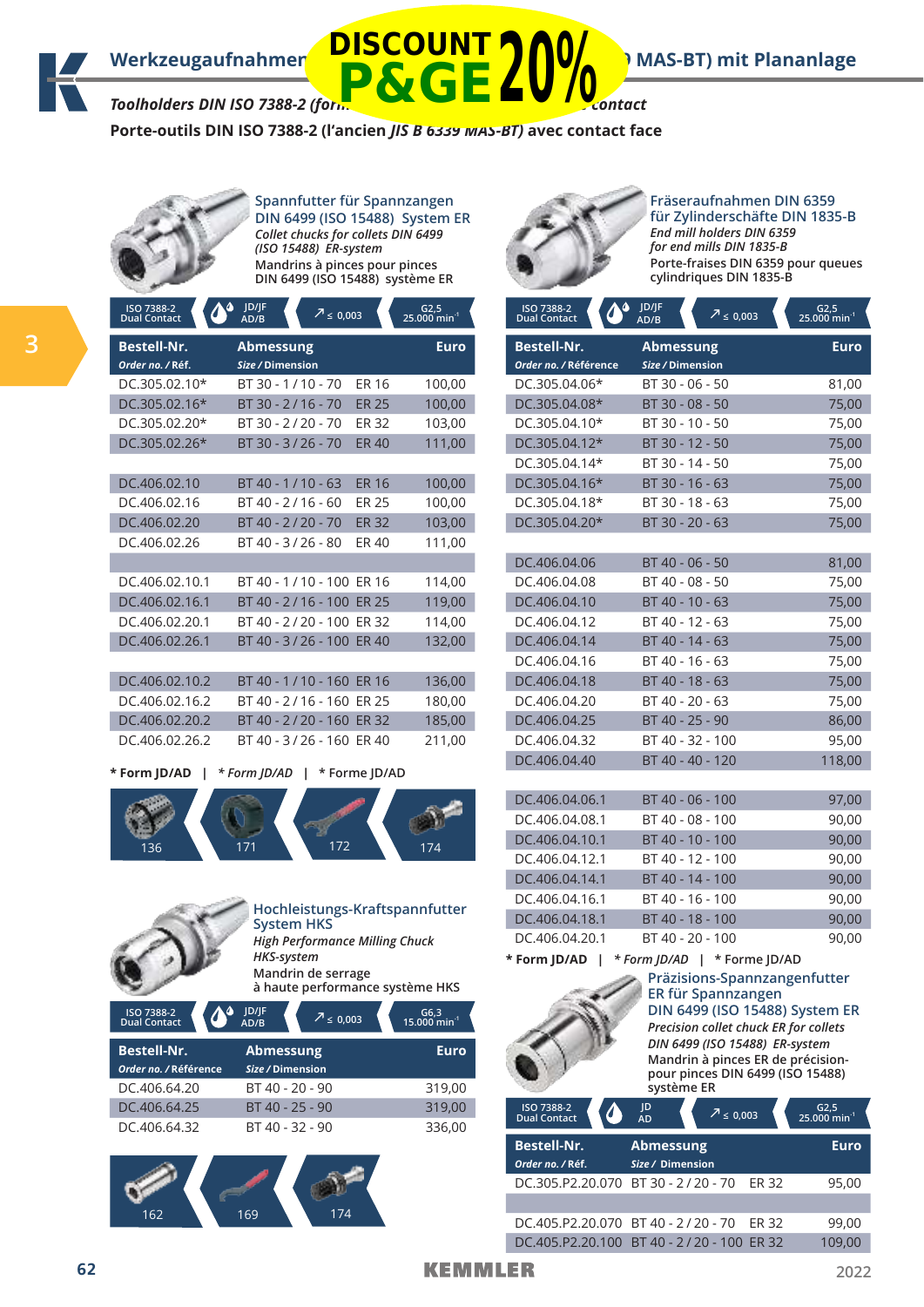

# **Toolholders DIN ISO 7388-2 (formerly JIS P&GE20%**

**Porte-outils DIN ISO 7388-2 (l'ancien** *JIS B 6339 MAS-BT)* **avec contact face**

**DISCOUNT**



### **Fräseraufnahmen DIN 6359 mit Kühlkanälen für Zylinderschäfte DIN 1835-B** *End mill holders DIN 6359 with coolant channels for end mills DIN 1835-B* **Porte-fraises DIN 6359 avec canaux d'arrosage pour queues cylindriques DIN 1835-B**

| ISO 7388-2<br><b>Dual Contact</b>           | <b>JD/JF</b><br>$\sqrt{2} \leq 0.003$<br>AD/B | $G2,5$<br>25.000 min <sup>-1</sup> |
|---------------------------------------------|-----------------------------------------------|------------------------------------|
| <b>Bestell-Nr.</b><br>Order no. / Référence | <b>Abmessung</b><br>Size / Dimension          | <b>Euro</b>                        |
| DC.406.04.06.K                              | BT 40 - 06 - 50                               | 97,00                              |
| DC.406.04.08.K                              | BT 40 - 08 - 50                               | 97,00                              |
| DC.406.04.10.K                              | $BT 40 - 10 - 63$                             | 97,00                              |
| DC.406.04.12.K                              | $BT 40 - 12 - 63$                             | 97.00                              |
| DC.406.04.14.K                              | BT 40 - 14 - 63                               | 97,00                              |
| DC.406.04.16.K                              | BT 40 - 16 - 63                               | 97,00                              |
| DC.406.04.18.K                              | BT 40 - 18 - 63                               | 97.00                              |
| DC.406.04.20.K                              | $BT 40 - 20 - 63$                             | 97.00                              |





### **Kombi-Aufsteckfräserdorne DIN 6358**

*Combi shell mill holders DIN 6358* **Porte-fraises à double usage DIN 6358**

| ISO 7388-2<br><b>Dual Contact</b>           | D/ F <br>$\sqrt{2}$ ≤ 0,005<br>AD/B  | G6,3<br>$15.000$ min <sup>-1</sup> |
|---------------------------------------------|--------------------------------------|------------------------------------|
| <b>Bestell-Nr.</b><br>Order no. / Référence | <b>Abmessung</b><br>Size / Dimension | <b>Euro</b>                        |
| DC.305.10.16*                               | BT 30 - 16 - 45                      | 95,00                              |
| $DC.305.10.22*$                             | BT 30 - 22 - 47                      | 97,00                              |
| DC.305.10.27*                               | BT 30 - 27 - 49                      | 97,00                              |
|                                             |                                      |                                    |
| DC.406.10.16                                | BT 40 - 16 - 55                      | 95,00                              |
| DC.406.10.22                                | BT 40 - 22 - 55                      | 97,00                              |
| DC.406.10.27                                | BT 40 - 27 - 55                      | 97,00                              |
| * Form JD/AD                                | * Form ID/AD<br>* Forme ID/AD        |                                    |





 **JD/JF** 

**Quernut-Aufsteckfräserdorne DIN 6357 mit vergrößerter Anlagefläche und Kühlkanalbohrungen an der Stirnseite** *Shell mill holders DIN 6357 with enlarged contact face and coolant exit bores on the end face* **Porte-fraises à trou lisse DIN 6357 avec face de contact élargie et conduits pour l'arrosage frontal**



**Zwischenhülsen für MK mit Austreiblappen DIN 6383**  *Adaptor sleeves for MT with tang DIN 6383* **Douilles de réduction pour CM à tenon DIN 6383**

| ISO 7388-2<br><b>Dual Contact</b>           | <b>JD/JF</b><br>AD/B                 | $\sqrt{2} \leq 0,005$ | $G6,3$<br>15.000 min <sup>-1</sup> |  |
|---------------------------------------------|--------------------------------------|-----------------------|------------------------------------|--|
| <b>Bestell-Nr.</b><br>Order no. / Référence | <b>Abmessung</b><br>Size / Dimension |                       | Euro                               |  |
| DC.305.07.01*                               | BT 30 - 1 - 45                       |                       | 75,00                              |  |
| DC.305.07.02*                               | $BT 30 - 2 - 60$                     |                       | 75,00                              |  |
| DC.305.07.03*                               | BT 30 - 3 - 75                       |                       | 75,00                              |  |
|                                             |                                      |                       |                                    |  |
| DC.406.07.01                                | BT 40 - 1 - 50                       |                       | 75,00                              |  |
| DC.406.07.02                                | BT 40 - 2 - 50                       |                       | 75,00                              |  |
| DC.406.07.03                                | BT 40 - 3 - 70                       |                       | 75,00                              |  |
| DC.406.07.04                                | BT 40 - 4 - 95                       |                       | 83,00                              |  |
| * Form JD/AD                                | * Form JD/AD                         | * Forme ID/AD         |                                    |  |

| ISO 7388-2<br>$\boldsymbol{C}$<br><b>Dual Contact</b>                                          | JD/JF<br>$\sqrt{2}$ $\leq$ 0,005<br>AD/B | $G2,5$<br>25.000 min <sup>-1</sup> |  |  |  |
|------------------------------------------------------------------------------------------------|------------------------------------------|------------------------------------|--|--|--|
| <b>Bestell-Nr.</b><br>Order no. / Référence                                                    | <b>Abmessung</b><br>Size / Dimension     | <b>Euro</b>                        |  |  |  |
| DC.305.11.16*                                                                                  | BT 30 - 16 - 40                          | 104,00                             |  |  |  |
| DC.305.11.22*                                                                                  | BT 30 - 22 - 40                          | 104,00                             |  |  |  |
| DC.305.11.27*                                                                                  | BT 30 - 27 - 40                          | 106,00                             |  |  |  |
| DC.305.11.32*                                                                                  | BT 30 - 32 - 50                          | 113,00                             |  |  |  |
|                                                                                                |                                          |                                    |  |  |  |
| DC.406.11.16                                                                                   | BT 40 - 16 - 40                          | 104,00                             |  |  |  |
| DC.406.11.22                                                                                   | BT 40 - 22 - 40                          | 104,00                             |  |  |  |
| DC.406.11.27                                                                                   | BT 40 - 27 - 40                          | 106,00                             |  |  |  |
| DC.406.11.32                                                                                   | BT 40 - 32 - 50                          | 113,00                             |  |  |  |
| DC.406.11.40                                                                                   | BT 40 - 40 - 50                          | 138,00                             |  |  |  |
|                                                                                                |                                          |                                    |  |  |  |
| DC.406.11.16.1                                                                                 | BT 40 - 16 - 100                         | 125,00                             |  |  |  |
| DC.406.11.22.1                                                                                 | BT 40 - 22 - 100                         | 127,00                             |  |  |  |
| DC.406.11.27.1                                                                                 | BT 40 - 27 - 100                         | 129,00                             |  |  |  |
| * Form JD/AD   * Form JD/AD   * Forme JD/AD<br>BT 30 ohne Kühlkanalbohrungen an der Stirnseite |                                          |                                    |  |  |  |

*BT 30 without coolant exit bores on the end face* **BT 30 sans alésages pour l'arrosage frontal**

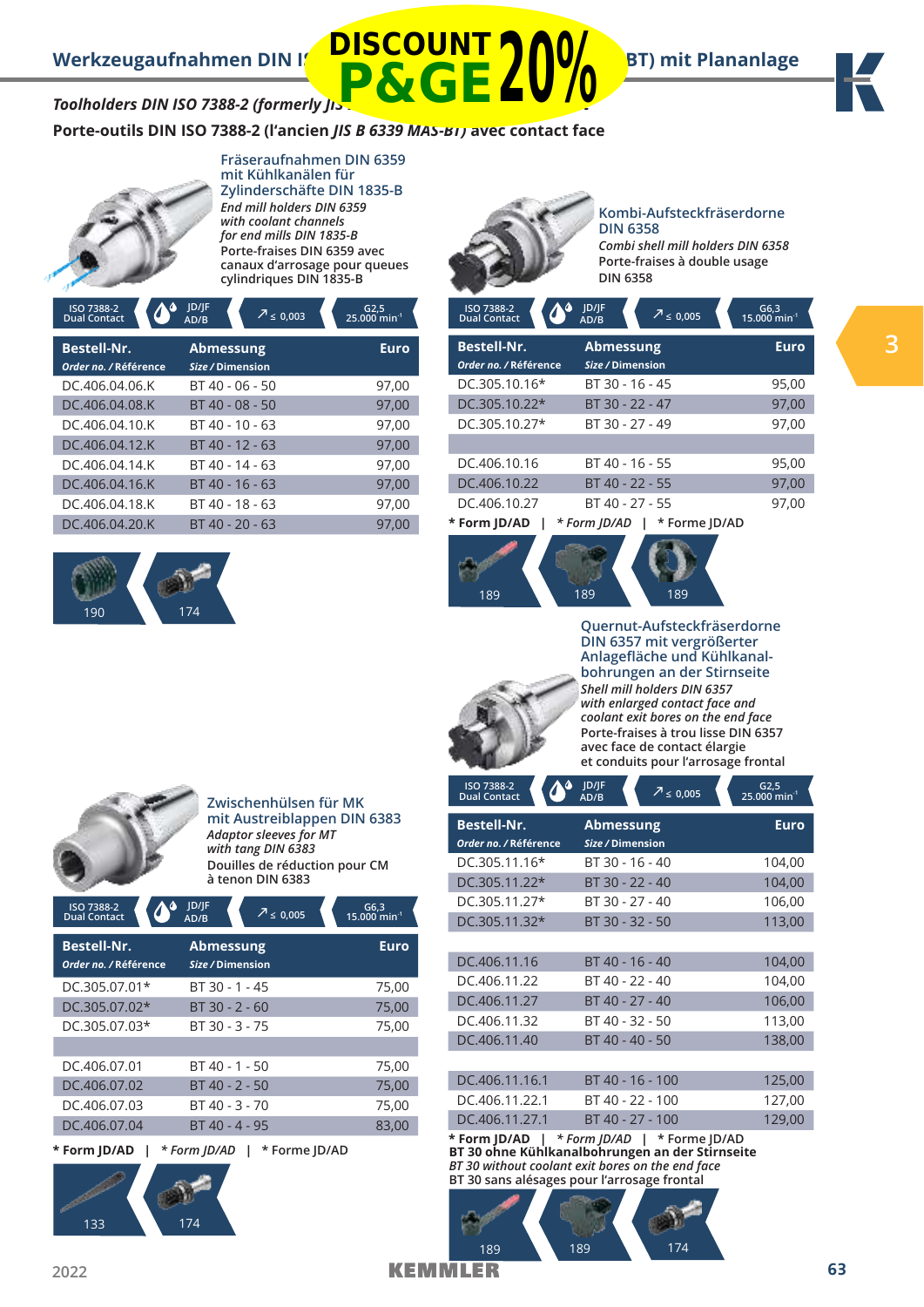# **Werkzeugaufnahmen DISCOUNT (Mas-BT)** MAS-BT) mit Plananlage

**Toolholders DIN ISO 7388-2 (formerly Jis B 6339 MAS-BT) with face contact P&GE20%**

180 180 180

**Porte-outils DIN ISO 7388-2 (l'ancien** *JIS B 6339 MAS-BT)* **avec contact face**



**ter mit Längenausgleich auf Druck und Zug** *Quick change tapping chucks*  **with** *length compensation on compression and expansion* **Mandrins de taraudage à changement rapide avec compensation longitudinale à la compression et traction**

**Gewindeschneid-Schnellwechselfut-**



**Gewindeschneidfutter für Synchronisation für Spannzangen DIN 6499 (ISO 15488) System ER** *Tapping chucks for synchronisation for collets DIN 6499 (ISO 15488) ER-system* **Mandrins de taraudage pour synchronisation pour pinces DIN 6499 (ISO 15488) système ER**

| ISO 7388-2<br><b>Dual Contact</b>                            |                  |       |             | ISO 7388-2<br><b>Dual Contact</b>           | JD/JF<br>$\sqrt{7} \le 0,060$<br>AD/B | $G6,3$<br>15.000 min <sup>-1</sup> |
|--------------------------------------------------------------|------------------|-------|-------------|---------------------------------------------|---------------------------------------|------------------------------------|
| <b>Bestell-Nr.</b><br>Order no. / Référence Size / Dimension | Abmessung        |       | <b>Euro</b> | <b>Bestell-Nr.</b><br>Order no. / Référence | Abmessung<br>Size / Dimension         | <b>Euro</b>                        |
| DC.405.16.12                                                 | BT 40 - M3 / M14 | Gr. 1 | 354.00      | DC.406.16.02.10                             | BT 40 - ER 16 - 81                    | 383,00                             |
| DC.405.16.20                                                 | BT 40 - M5 / M22 | Gr.2  | 423,00      | DC.406.16.02.16                             | BT 40 - ER 25 - 89                    | 393,00                             |
|                                                              |                  |       |             | DC.406.16.02.20                             | BT 40 - ER 32 - 110                   | 393,00                             |





**Hydro-Dehnspannfutter** *Hydraulic expansion chucks* **Mandrins expansibles hydrauliques**

| <b>ISO 7388-2</b><br><b>Dual Contact</b>    | ۵<br><b>ID/IF</b><br>$2 \le 0,003$<br>AD/B | G2,5<br>$25.000$ min <sup>-1</sup> |
|---------------------------------------------|--------------------------------------------|------------------------------------|
| <b>Bestell-Nr.</b><br>Order no. / Référence | <b>Abmessung</b><br>Size / Dimension       | <b>Euro</b>                        |
| DC.305.H06*                                 | BT 30 - 06 - 60                            | 372,00                             |
| DC.305.H08*                                 | BT 30 - 08 - 64                            | 372,00                             |
| DC.305.H10*                                 | BT 30 - 10 - 64                            | 372,00                             |
| DC.305.H12*                                 | BT 30 - 12 - 72                            | 372,00                             |
| DC.305.H14*                                 | BT 30 - 14 - 70                            | 372,00                             |
| DC.305.H16*                                 | BT 30 - 16 - 90                            | 372,00                             |
| DC.305.H18*                                 | BT 30 - 18 - 90                            | 372,00                             |
| DC.305.H20*                                 | BT 30 - 20 - 90                            | 372,00                             |
|                                             |                                            |                                    |
| DC.405.H06                                  | BT 40 - 06 - 90                            | 372,00                             |
| DC.405.H08                                  | BT 40 - 08 - 90                            | 372,00                             |
| DC.405.H10                                  | BT 40 - 10 - 90                            | 372,00                             |
| DC.405.H12                                  | BT 40 - 12 - 90                            | 372,00                             |
| DC.405.H14                                  | BT 40 - 14 - 90                            | 372,00                             |
| DC.405.H16                                  | BT 40 - 16 - 90                            | 372,00                             |
| DC.405.H18                                  | BT 40 - 18 - 90                            | 372,00                             |
| DC.405.H20                                  | BT 40 - 20 - 90                            | 372,00                             |
| DC.405.H25                                  | BT 40 - 25 - 90                            | 405,00                             |
| DC.405.H32                                  | BT 40 - 32 - 110                           | 405,00                             |
| * Form JD/AD                                | * Form ID/AD  <br>* Forme ID/AD            |                                    |





**CNC-Bohrfutter für Rechts- und Linkslauf** *CNC-Drill chucks for clockwise and counter clockwise rotation*

**Mandrins de perçage CNC pour rotation droite-gauche**

| ISO 7388-2<br><b>Dual Contact</b>           | JD/JF<br>$7 \le 0,030$<br>AD/B       | $G6,3$<br>15.000 min <sup>-1</sup> |
|---------------------------------------------|--------------------------------------|------------------------------------|
| <b>Bestell-Nr.</b><br>Order no. / Référence | <b>Abmessung</b><br>Size / Dimension | <b>Euro</b>                        |
| $DC.305.15.13*$                             | BT 30 - 1,0 / 13 - 93                | 280,00                             |
| DC.305.15.16*                               | BT 30 - 2,5 / 16 - 98                | 290,00                             |
| DC.406.15.13                                | BT 40 - 1,0/13 - 98                  | 280,00                             |
| DC.406.15.16                                | BT 40 - 2,5 / 16 - 103               | 290,00                             |
| * Form JD/AD                                | * Form ID/AD<br>* Forme ID/AD        |                                    |





**Bohrstangenrohlinge**  *Boring bar blanks*  **Barres d'alésage**